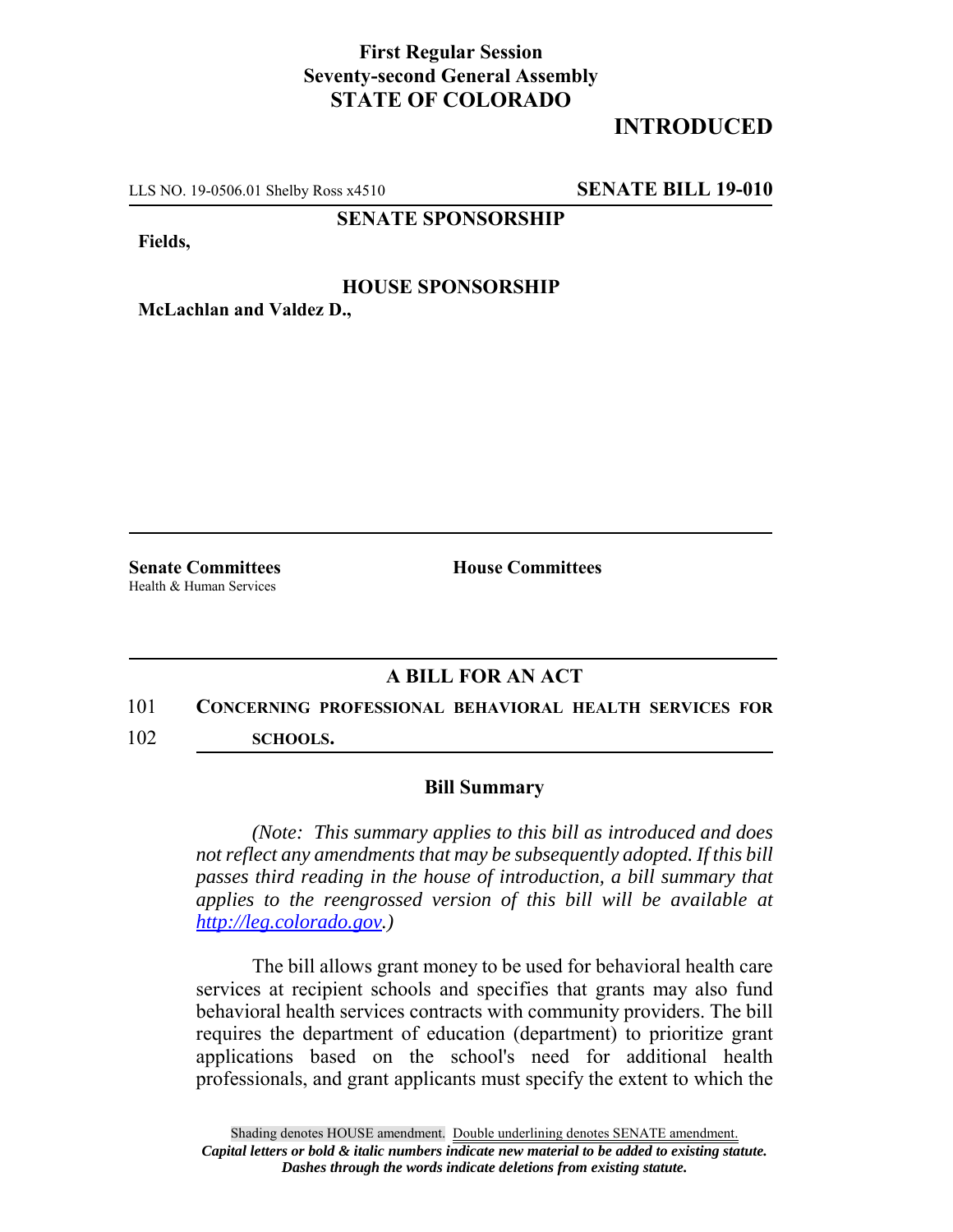school has seen an increase in activities or experiences that affect students' mental well-being.

The bill allows a community provider to commit money to schools. It also changes the amount the department can expend to offset the costs incurred in implementing the program from 3% to 5% of money appropriated for the program.

The bill allows school districts to enter into agreements with specified groups to implement evidence-based, school-wide behavior supports and strategies to build and support positive school climates, including providing behavioral health services and supports; implement strategies to reduce the incidence of suspension and expulsion; and implement alternatives to suspension or expulsion.

| $\mathbf{1}$   | Be it enacted by the General Assembly of the State of Colorado:            |
|----------------|----------------------------------------------------------------------------|
| $\overline{2}$ | SECTION 1. In Colorado Revised Statutes, 22-96-102, amend                  |
| 3              | $(1)$ and $(3)$ ; and <b>add</b> $(1.5)$ as follows:                       |
| $\overline{4}$ | 22-96-102. Definitions. As used in this article 96, unless the             |
| 5              | context otherwise requires:                                                |
| 6              | (1) "Department" means the department of education created and             |
| $\overline{7}$ | existing pursuant to section 24-1-115, C.R.S. "BEHAVIORAL HEALTH           |
| 8              | CARE" MEANS SERVICES TO PREVENT, IDENTIFY, AND TREAT SUBSTANCE             |
| 9              | USE DISORDERS, SUBSTANCE MISUSE, AND MENTAL HEALTH DISORDERS,              |
| 10             | INCLUDING SERVICES TO SUPPORT SOCIAL-EMOTIONAL HEALTH.                     |
| 11             | (1.5) "DEPARTMENT" MEANS THE DEPARTMENT OF EDUCATION                       |
| 12             | CREATED AND EXISTING PURSUANT TO SECTION 24-1-115.                         |
| 13             | "School health professional" means a state-licensed or<br>(3)              |
| 14             | state-certified school nurse, psychologist, social worker, counselor, or   |
| 15             | other state-licensed or state-certified professional qualified under state |
| 16             | law to provide support services to children and adolescents, INCLUDING     |
| 17             | MENTAL HEALTH PROFESSIONALS LICENSED PURSUANT TO ARTICLE 43 OF             |
| 18             | TITLE 12.                                                                  |
| 19             | <b>SECTION 2.</b> In Colorado Revised Statutes, 22-96-103, amend           |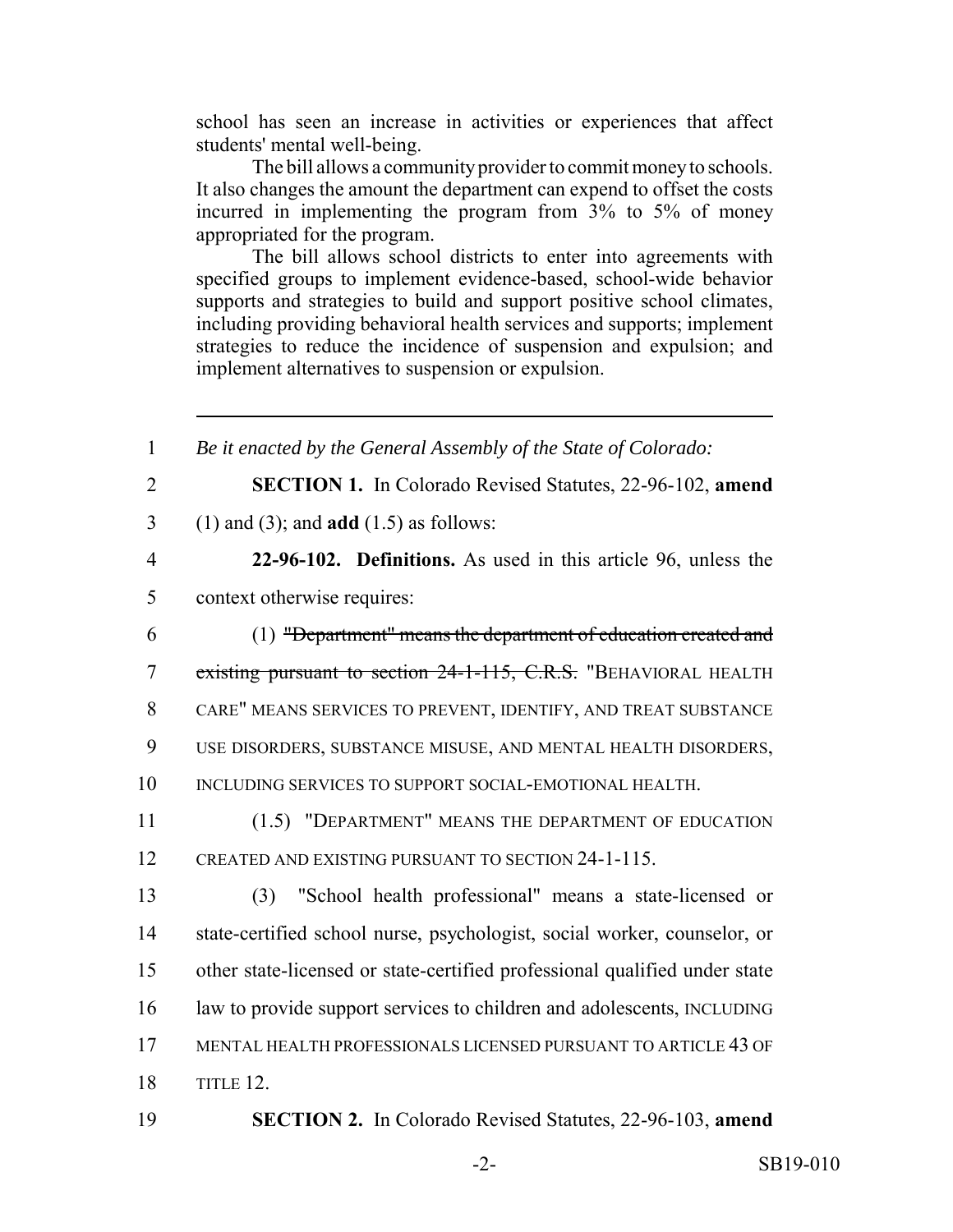(1) as follows:

 **22-96-103. Behavioral health care professional matching grant program - created - rules.** (1) (a) There is created in the department the behavioral health care professional matching grant program, referred to in this article 96 as the "program", to provide funding to education providers for the following purposes:

 (I) To increase the presence of school health professionals in 8 schools to provide substance abuse and behavioral health care to students 9 who have MENTAL HEALTH, substance abuse USE OR MISUSE, or other behavioral health needs;

 (II) To provide training and resources for school staff on the 12 implementation of evidence-based programming on substance abuse 13 prevention BEHAVIORAL HEALTH education for all students; and

 (III) To allow school health professionals to connect students with services that are provided by community-based organizations for 16 treatment and counseling for students who are at risk for substance abuse NEED BEHAVIORAL HEALTH CARE; AND

 (IV) TO PROVIDE BEHAVIORAL HEALTH CARE SERVICES AT RECIPIENT SCHOOLS, INCLUDING BUT NOT LIMITED TO SCREENINGS, COUNSELING, THERAPY, REFERRALS TO COMMUNITY ORGANIZATIONS, AND TRAINING FOR STUDENTS AND STAFF ON BEHAVIORAL HEALTH ISSUES.

 (b) An education provider that receives a grant under the program shall use the money to increase the level of funding the education 24 provider allocates to school health professionals to provide substance 25 abuse and behavioral health care to students prior to receiving the grant and not to replace other funding sources allocated to provide school 27 health professionals for students. THE EDUCATION PROVIDER MAY USE THE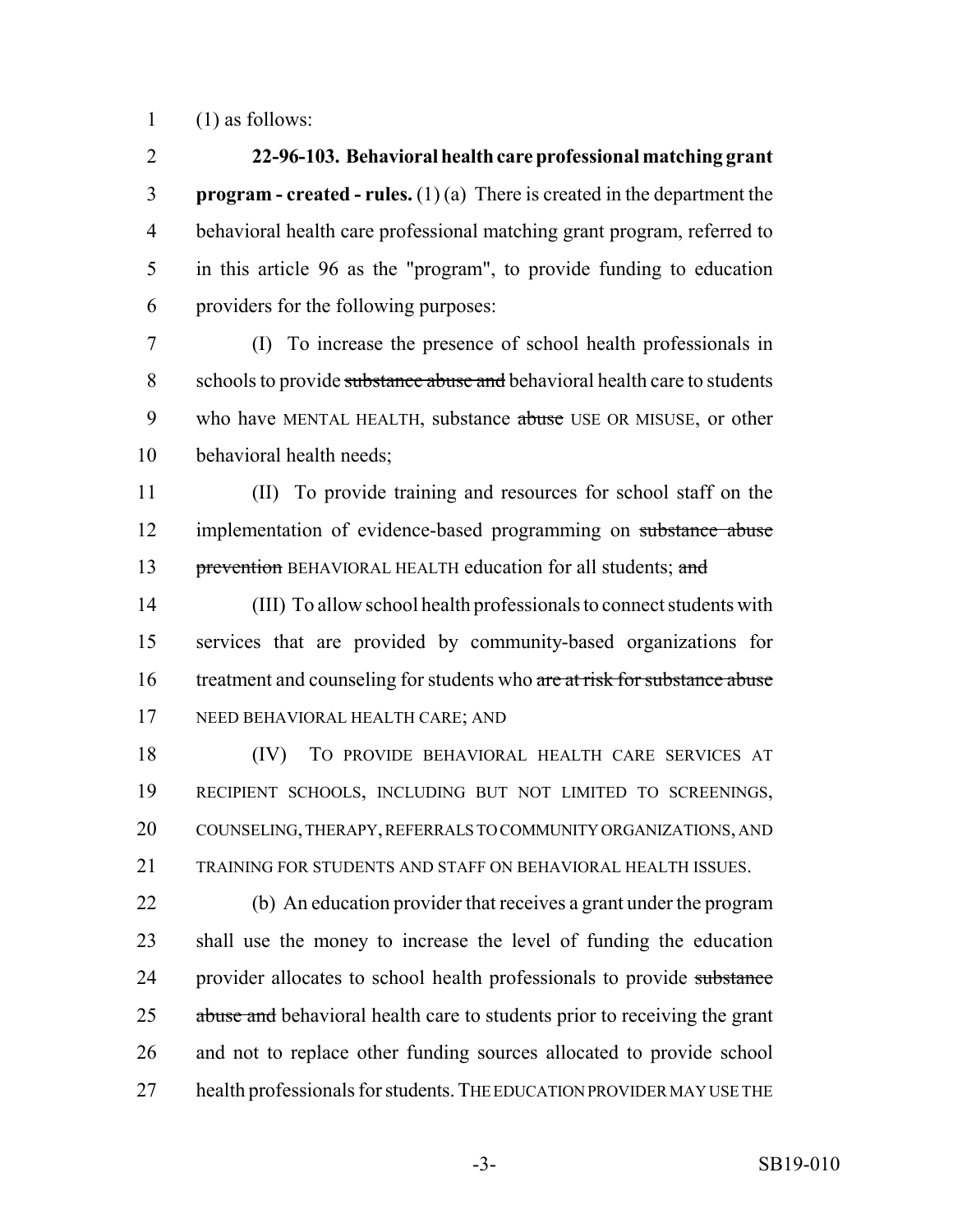MONEY TO CONTRACT WITH A COMMUNITY PARTNER FOR BEHAVIORAL HEALTH CARE SERVICES, INCLUDING HIRING PRIVATE HEALTH CARE PROFESSIONALS, TRAINING, SCREENING, AND PREVENTIVE SUPPORTS. ADDITIONALLY, THE EDUCATION PROVIDER MAY USE THE MONEY TO PROVIDE DIRECT SERVICES OR CONSULTATION BY A SCHOOL HEALTH PROFESSIONAL THROUGH TELEHEALTH TECHNOLOGY. The department shall administer the program as provided in this article 96 and pursuant to rules adopted by the state board.

 **SECTION 3.** In Colorado Revised Statutes, 22-96-104, **amend** (2)(b), (2)(c), (2)(d), (2)(e), (3)(a), (3)(c), (3)(d), (3)(e), and (6); and **add** 11  $(3)(f)$  as follows:

 **22-96-104. Behavioral health care professional matching grant program - application - criteria - grant awards.** (2) At a minimum, each grant application must specify:

 (b) The education provider's plan for use of the grant money, including the extent to which the grant money will be used to increase the number of school health professionals at recipient schools and to provide 18 substance abuse and behavioral health care services at recipient schools, including screenings, counseling, THERAPY, referrals to community 20 organizations, and training for students and staff on substance abuse BEHAVIORAL HEALTH issues;

 (c) The education provider's plan for involving leaders at the recipient schools and in the surrounding community and the faculty at recipient schools in increasing the capacity and effectiveness of the 25 substance abuse and behavioral health care services provided to students enrolled in or receiving educational services from the education provider; (d) The extent to which the education provider has developed or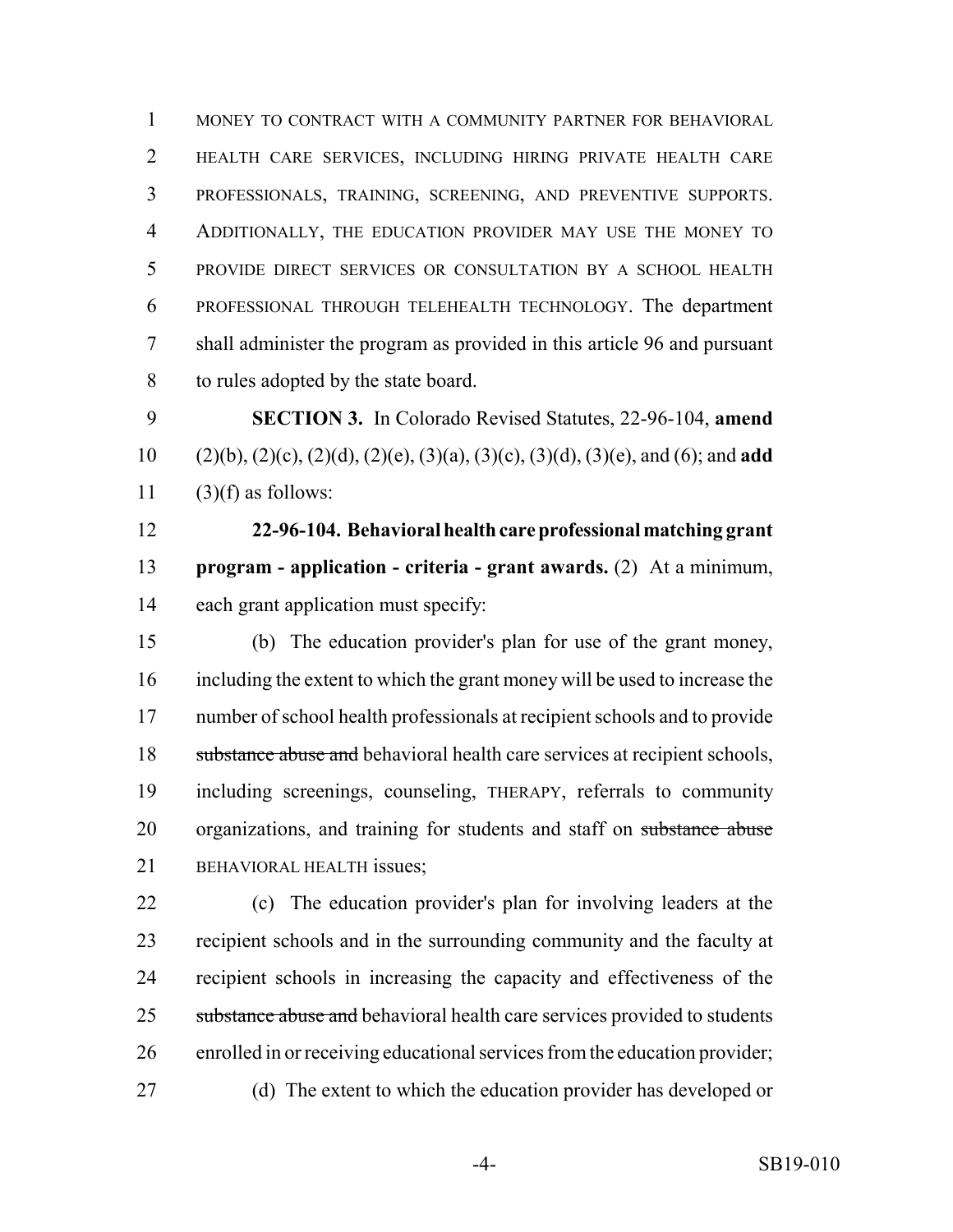1 plans to develop community partnerships to serve substance abuse and THE behavioral health care needs of all of the students enrolled in or receiving educational services from the education provider;

 (e) The extent to which the education provider has seen increased 5 incidence of disciplinary actions for drug use or selling drugs AN INCREASE IN SUICIDE ATTEMPTS, DEATHS BY SUICIDE, BULLYING, ADVERSE CHILDHOOD EXPERIENCES, OR OTHER FACTORS THAT AFFECT STUDENTS' MENTAL WELL-BEING;

 (3) In reviewing applications and making recommendations, the department shall prioritize applications based on the following criteria and any other criteria adopted by rule of the state board:

 (a) The education provider's need for additional school health professionals in schools, demonstrated by the local school and community 14 data regarding marijuana and the number of marijuana establishments 15 located within the boundaries of a school district STUDENT ALCOHOL OR DRUG USE, ACCESS TO A BEHAVIORAL HEALTH CARE PROVIDER, OR OTHER 17 DATA SHOWING THE NEED FOR A SCHOOL HEALTH PROFESSIONAL;

 (c) The amount of the matching funds MONEY that the education provider OR A COMMUNITY PARTNER is able to commit;

 (d) The education provider's emphasis and commitment to implement evidence-based and research-based programs and strategies; 22  $\alpha$ nd

 (e) The likelihood that the education provider OR COMMUNITY PARTNER will continue to fund the increases in the level of school health professional services following expiration of the grant; AND

**(f)** THE EXTENT TO WHICH AN EDUCATION PROVIDER PRIORITIZES USE OF GRANT MONEY FOR STAFF TRAINING RELATED TO BEHAVIORAL